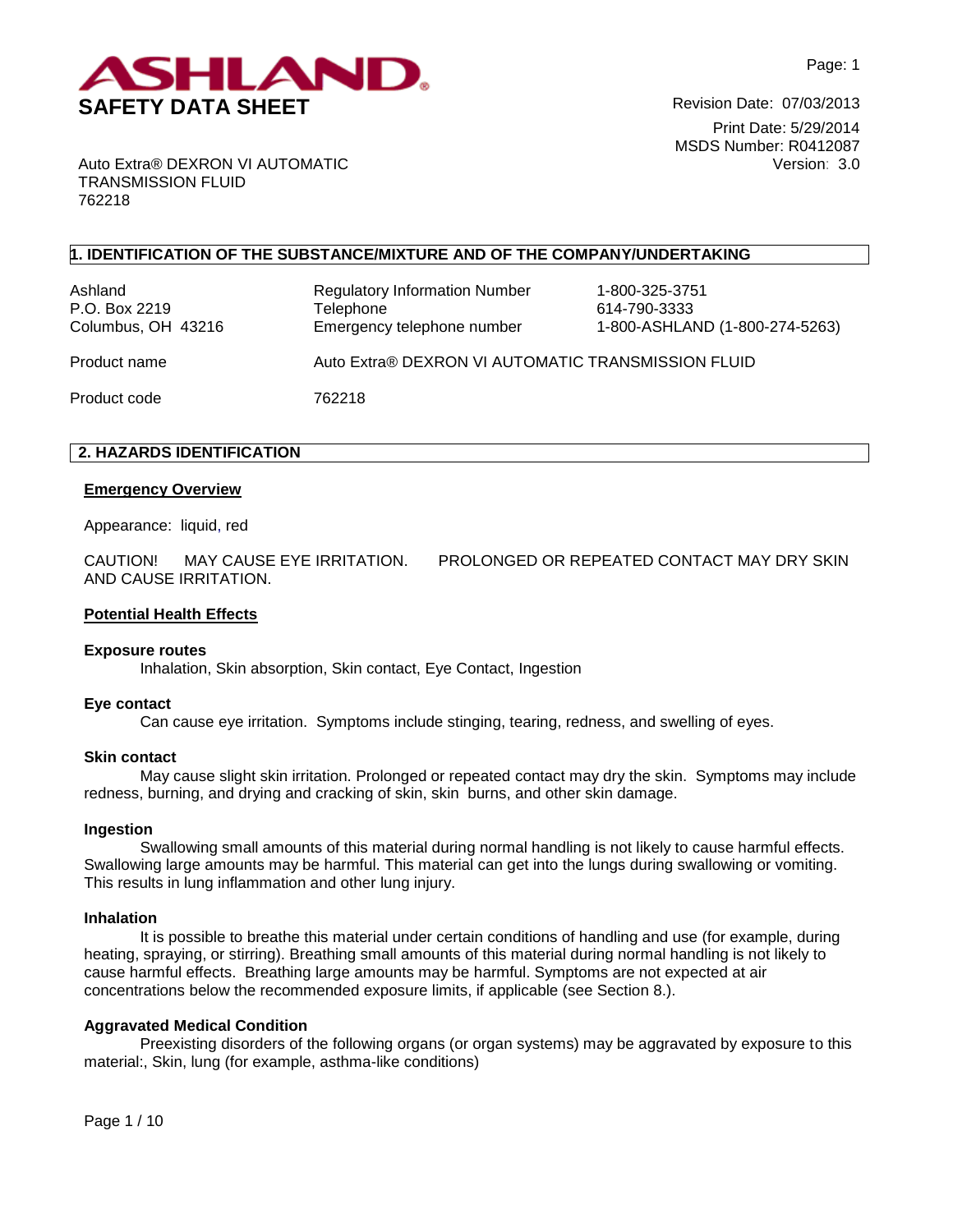

Print Date: 5/29/2014 MSDS Number: R0412087 Version: 3.0

Auto Extra® DEXRON VI AUTOMATIC TRANSMISSION FLUID 762218

# **Symptoms**

Signs and symptoms of exposure to this material through breathing, swallowing, and/or passage of the material through the skin may include:, stomach or intestinal upset (nausea, vomiting, diarrhea), irritation (nose, throat, airways)

## **Target Organs**

No data

# **Carcinogenicity**

This material is not listed as a carcinogen by the International Agency for Research on Cancer (IARC), the National Toxicology Program (NTP), or the Occupational Safety and Health Administration (OSHA).

## **Reproductive hazard**

There are no data available for assessing risk to the fetus from maternal exposure to this material.

# **3. COMPOSITION/INFORMATION ON INGREDIENTS**

| <b>Hazardous Components</b>                 | <b>CAS-No. / Trade Secret</b><br>No. | <b>Concentration</b> |
|---------------------------------------------|--------------------------------------|----------------------|
| HYDROTREATED LIGHT PARAFFINIC<br>DISTILLATE | 64742-55-8                           | >=40-<50%            |
| METHACRYLATE COPOLYMER                      |                                      | $\ge$ =1.5-<5%       |

#### **4. FIRST AID MEASURES**

#### **Eyes**

If symptoms develop, immediately move individual away from exposure and into fresh air. Flush eyes gently with water for at least 15 minutes while holding eyelids apart; seek immediate medical attention.

## **Skin**

Remove contaminated clothing. Wash exposed area with soap and water. If symptoms persist, seek medical attention. Launder clothing before reuse.

## **Ingestion**

Seek medical attention. If individual is drowsy or unconscious, do not give anything by mouth; place individual on the left side with the head down. Contact a physician, medical facility, or poison control center for advice about whether to induce vomiting. If possible, do not leave individual unattended.

## **Inhalation**

If symptoms develop, move individual away from exposure and into fresh air. If symptoms persist, seek medical attention. If breathing is difficult, administer oxygen. Keep person warm and quiet; seek immediate medical attention.

Page 2 / 10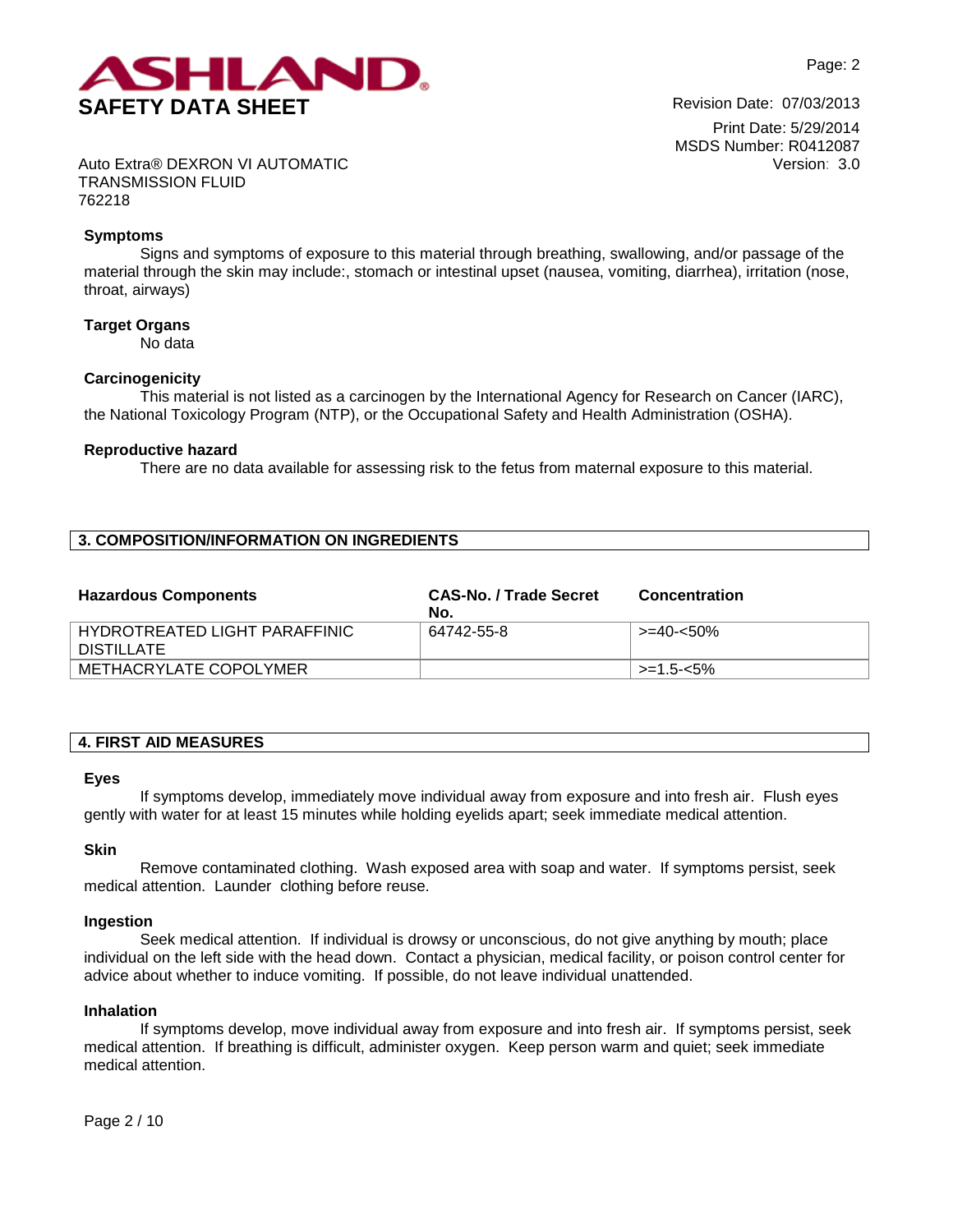

Print Date: 5/29/2014 MSDS Number: R0412087 Version: 3.0

Auto Extra® DEXRON VI AUTOMATIC TRANSMISSION FLUID 762218

## **Notes to physician**

**Hazards:** Acute aspiration of large amounts of oil-laden material may produce a serious aspiration pneumonia. Patients who aspirate these oils should be followed for the development of long-term sequelae. Repeated aspiration of small quantities of mineral oil can produce chronic inflammation of the lungs (i.e. lipoid pneumonia) that may progress to pulmonary fibrosis. Symptoms are often subtle and radiological changes appear worse than clinical abnormalities. Occasionally, persistent cough, irritation of the upper respiratory tract, shortness of breath with exertion, fever, and bloody sputum occur. Inhalation exposure to oil mists below current workplace exposure limits is unlikely to cause pulmonary abnormalities.

**Treatment:** No information available.

### **5. FIREFIGHTING MEASURES**

### **Suitable extinguishing media**

Dry chemical, Carbon dioxide (CO2), Water spray

### **Hazardous combustion products**

carbon dioxide and carbon monoxide, Hydrocarbons

### **Precautions for fire-fighting**

Wear full firefighting turn-out gear (full Bunker gear), and respiratory protection (SCBA). DO NOT direct a solid stream of water or foam into hot, burning pools of liquid since this may cause frothing and increase fire intensity. Frothing can be violent and possibly endanger any firefighter standing too close to the burning liquid. Use water spray to cool fire exposed containers and structures until fire is out if it can be done with minimal risk. Avoid spreading burning material with water used for cooling purposes.

## **NFPA Flammable and Combustible Liquids Classification**

Combustible Liquid Class IIIB

## **6. ACCIDENTAL RELEASE MEASURES**

### **Personal precautions**

For personal protection see section 8.Persons not wearing protective equipment should be excluded from area of spill until clean-up has been completed.

#### **Environmental precautions**

Prevent spreading over a wide area (e.g. by containment or oil barriers). Do not let product enter drains. Do not flush into surface water or sanitary sewer system.

#### **Methods for cleaning up**

Keep in suitable, closed containers for disposal. Soak up with inert absorbent material (e.g. sand, silica gel, acid binder, universal binder, sawdust).

# **Other information**

Comply with all applicable federal, state, and local regulations.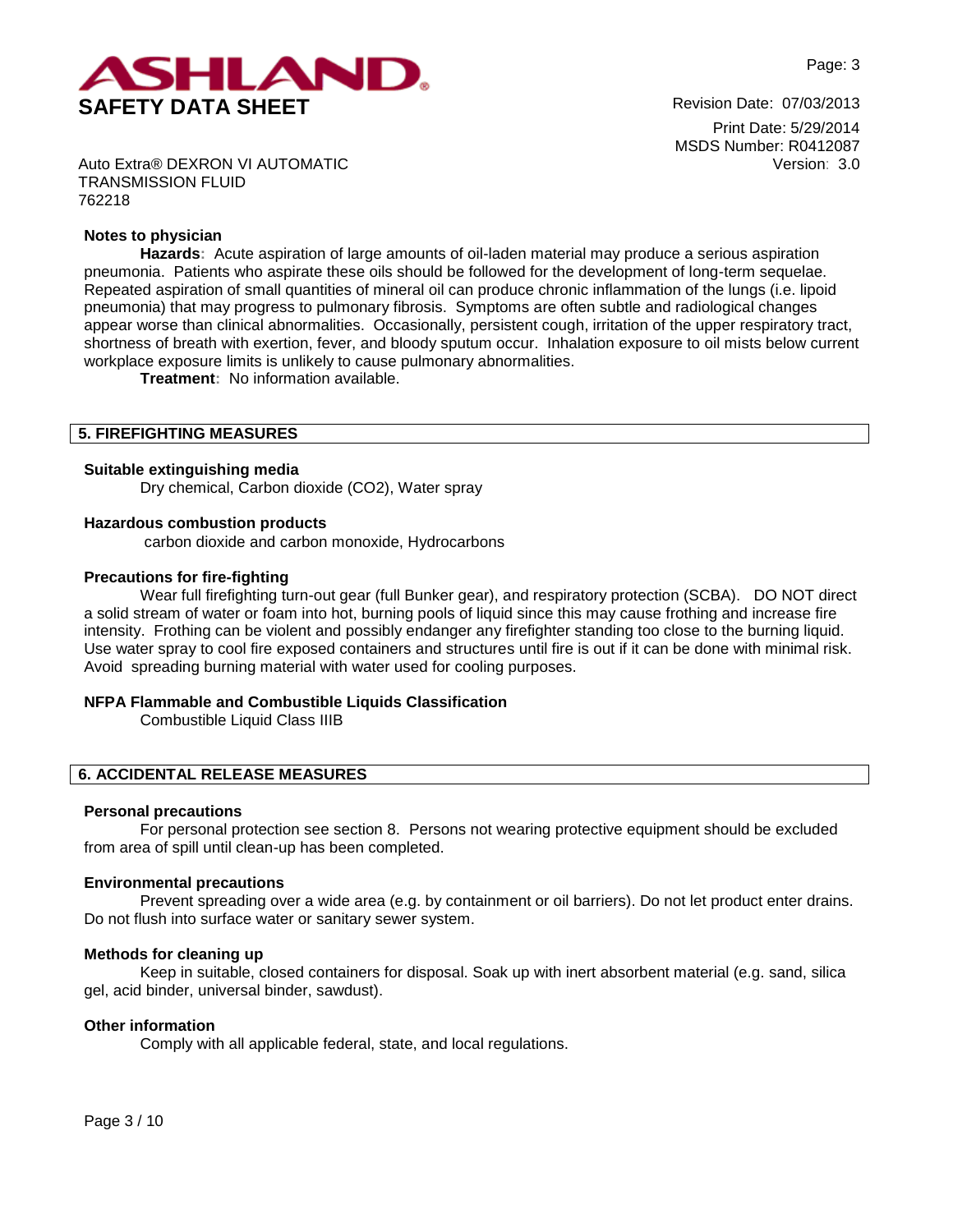

Print Date: 5/29/2014 MSDS Number: R0412087 Version: 3.0

Auto Extra® DEXRON VI AUTOMATIC TRANSMISSION FLUID 762218

# **7. HANDLING AND STORAGE**

#### **Handling**

Containers of this material may be hazardous when emptied. Since emptied containers retain product residues (vapor, liquid, and/or solid), all hazard precautions given in the data sheet must be observed.

#### **Storage**

Store in a cool, dry, ventilated area.

### **8. EXPOSURE CONTROLS/PERSONAL PROTECTION**

#### **Exposure Guidelines**

| <b>HYDROTREATED LIGHT PARAFFINIC DISTILLATE</b> |                           | 64742-55-8         |                     |
|-------------------------------------------------|---------------------------|--------------------|---------------------|
| OEL (QUE)                                       | time weighted average     | $5 \text{ mg/m}$ 3 | Mist.               |
| OEL (QUE)                                       | Short term exposure limit | $10$ mg/m $3$      | Mist.               |
| CAD AB OEL                                      | time weighted average     | $5 \text{ mg/m}$ 3 | Mist.               |
| CAD AB OEL                                      | Short term exposure limit | $10$ mg/m $3$      | Mist.               |
| CAD BC OEL                                      | time weighted average     | $0.2$ mg/m $3$     | Mist.               |
| CAD BC OEL                                      | time weighted average     | 1 $mg/m3$          | Mist.               |
| CAD MB OEL                                      | time weighted average     | $5 \text{ mg/m}$ 3 | Inhalable fraction. |
| CAD ON OEL                                      | time weighted average     | $5 \text{ mg/m}$ 3 | Mist.               |
| CAD ON OEL                                      | Short term exposure limit | 10 mg/m3           | Mist.               |
| <b>MINERAL OIL</b>                              |                           |                    |                     |
| CAD ON OEL                                      | time weighted average     | $5 \text{ mg/m}$ 3 | Mist.               |
| CAD ON OEL                                      | Short term exposure limit | $10$ mg/m $3$      | Mist.               |
| OEL (QUE)                                       | time weighted average     | $5 \text{ mg/m}$ 3 | Mist.               |
| OEL (QUE)                                       | Short term exposure limit | $10$ mg/m $3$      | Mist.               |
| CAD AB OEL                                      | time weighted average     | $5 \text{ mg/m}$ 3 | Mist.               |
| CAD AB OEL                                      | Short term exposure limit | 10 mg/m $3$        | Mist.               |
| CAD BC OEL                                      | time weighted average     | $0.2$ mg/m $3$     | Mist.               |
| CAD BC OEL                                      | time weighted average     | 1 $mg/m3$          | Mist.               |

#### **General advice**

These recommendations provide general guidance for handling this product. Personal protective equipment should be selected for individual applications and should consider factors which affect exposure potential, such as handling practices, chemical concentrations and ventilation. It is ultimately the responsibility of the employer to follow regulatory guidelines established by local authorities.

#### **Exposure controls**

Provide sufficient mechanical (general and/or local exhaust) ventilation to maintain exposure below exposure guidelines (if applicable) or below levels that cause known, suspected or apparent adverse effects.

#### **Eye protection**

Wear chemical splash goggles when there is the potential for exposure of the eyes to liquid, vapor or mist.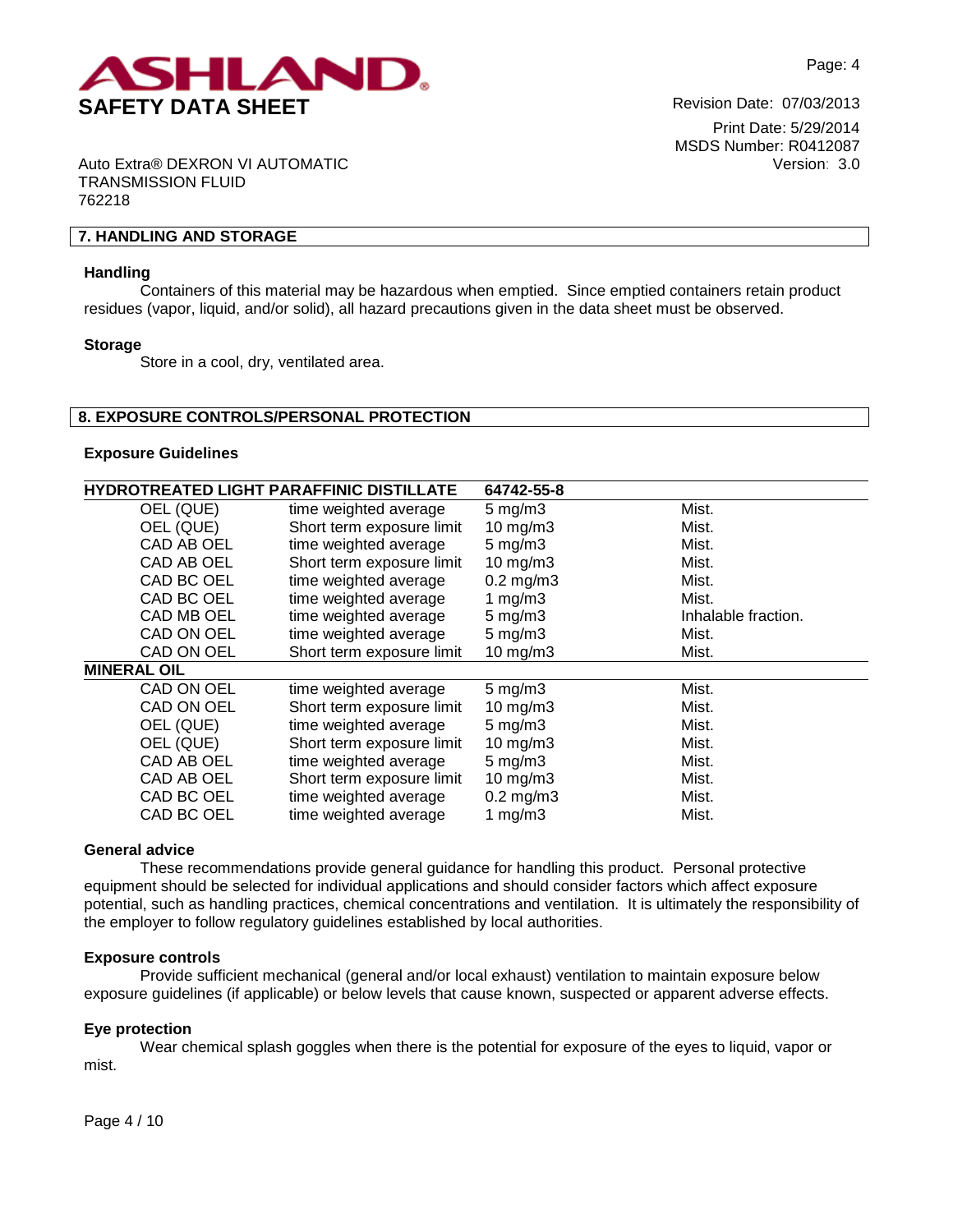

Print Date: 5/29/2014 MSDS Number: R0412087 Version: 3.0

Auto Extra® DEXRON VI AUTOMATIC TRANSMISSION FLUID 762218

### **Skin and body protection**

Wear normal work clothing including long pants, long-sleeved shirts and foot covering to prevent direct contact of the product with the skin. Launder clothing before reuse. If skin irritation develops, contact your facility health and safety professional or your local safety equipment supplier to determine the proper personal protective equipment for your use.

Wear resistant gloves (consult your safety equipment supplier).

#### **Respiratory protection**

Respiratory protection is not required under normal conditions of use.

### **9. PHYSICAL AND CHEMICAL PROPERTIES**

| <b>Physical state</b>                       | liauid                                     |
|---------------------------------------------|--------------------------------------------|
| <b>Colour</b>                               | red                                        |
| <b>Flash point</b>                          | $>$ 356 °F $/$ > 180 °C Cleveland open cup |
| Lower explosion limit/Upper explosion limit | 1 %(V) / 6 %(V) Calculated Explosive Limit |
| <b>Density</b>                              | 0.849 g/cm3 @ 60.01 °F / 15.56 °C          |
|                                             | $7.08$ lb/gal                              |

|  |  |  |  | <b>10. STABILITY AND REACTIVITY</b> |
|--|--|--|--|-------------------------------------|
|--|--|--|--|-------------------------------------|

#### **Stability**

Stable.

# **Conditions to avoid**

excessive heat

#### **Incompatible products**

Strong oxidizing agents

#### **Hazardous decomposition products**

carbon dioxide and carbon monoxide, Hydrocarbons

#### **Hazardous reactions**

Product will not undergo hazardous polymerization.

# **11. TOXICOLOGICAL INFORMATION**

| Information on likely routes of | Inhalation      |
|---------------------------------|-----------------|
| exposure                        | Skin absorption |

Page 5 / 10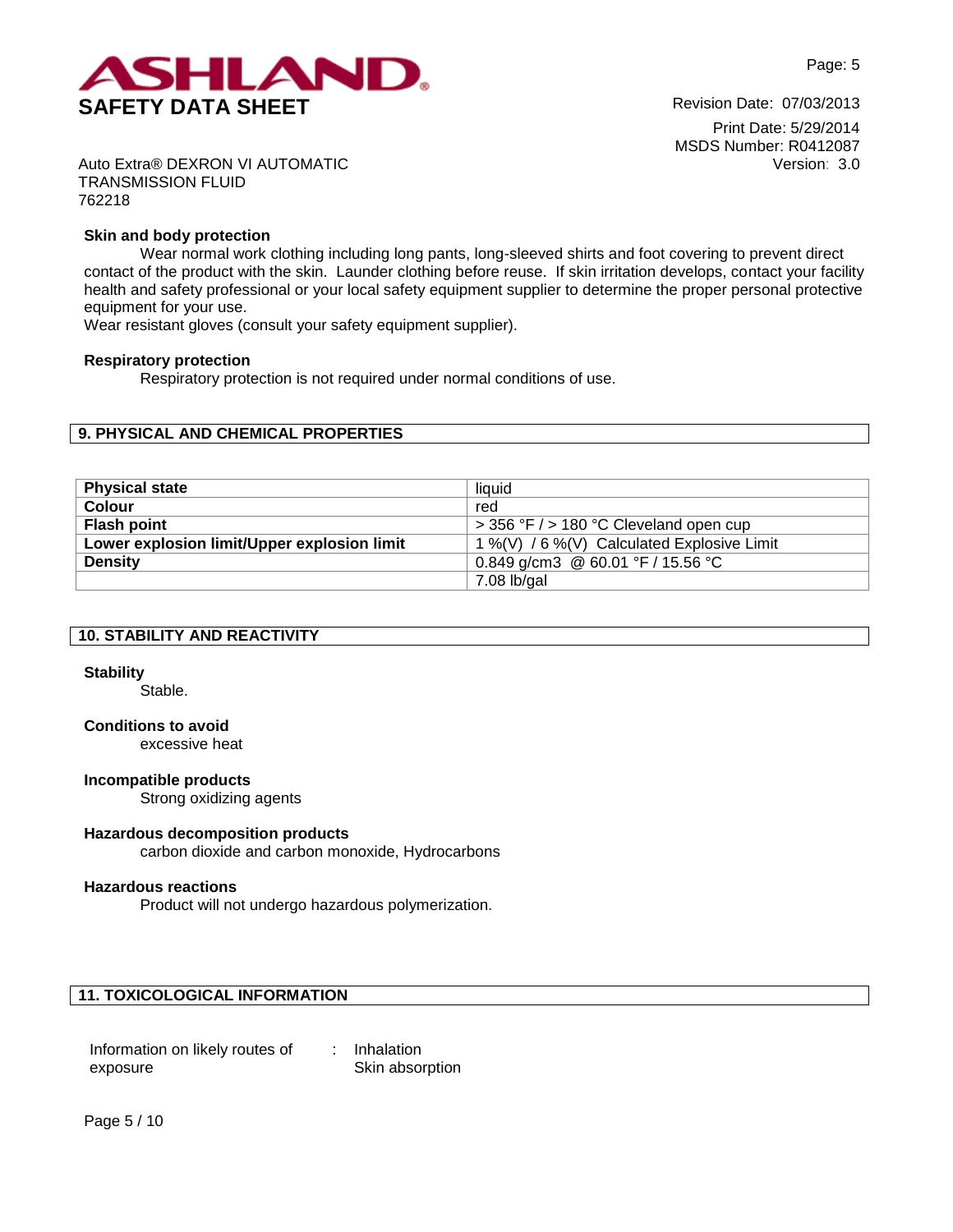

Print Date: 5/29/2014 MSDS Number: R0412087 Version: 3.0

Auto Extra® DEXRON VI AUTOMATIC TRANSMISSION FLUID 762218

|                                      |                           | Skin contact<br>Eye Contact<br>Ingestion                                                                                                                     |
|--------------------------------------|---------------------------|--------------------------------------------------------------------------------------------------------------------------------------------------------------|
| Product                              |                           |                                                                                                                                                              |
| Acute oral toxicity                  |                           | no data available                                                                                                                                            |
| Acute inhalation toxicity            |                           | no data available                                                                                                                                            |
| Acute dermal toxicity                | ÷                         | no data available                                                                                                                                            |
| Skin corrosion/irritation            |                           | no data available                                                                                                                                            |
| Serious eye damage/eye<br>irritation |                           | no data available                                                                                                                                            |
| Respiratory or skin sensitisation    | $\mathbb{R}^{\mathbb{Z}}$ | no data available                                                                                                                                            |
| Aspiration toxicity                  | ÷                         | The substance or mixture is known to cause human aspiration<br>toxicity hazards or has to be regarded as if it causes a human<br>aspiration toxicity hazard. |

## **Components:**

no data available

# **12. ECOLOGICAL INFORMATION**

# **Ecotoxicity Product:**

no data available

# **Components:**

no data available

# **Persistence and degradability**

## **Product:**

no data available

# **Components:**

no data available

Page 6 / 10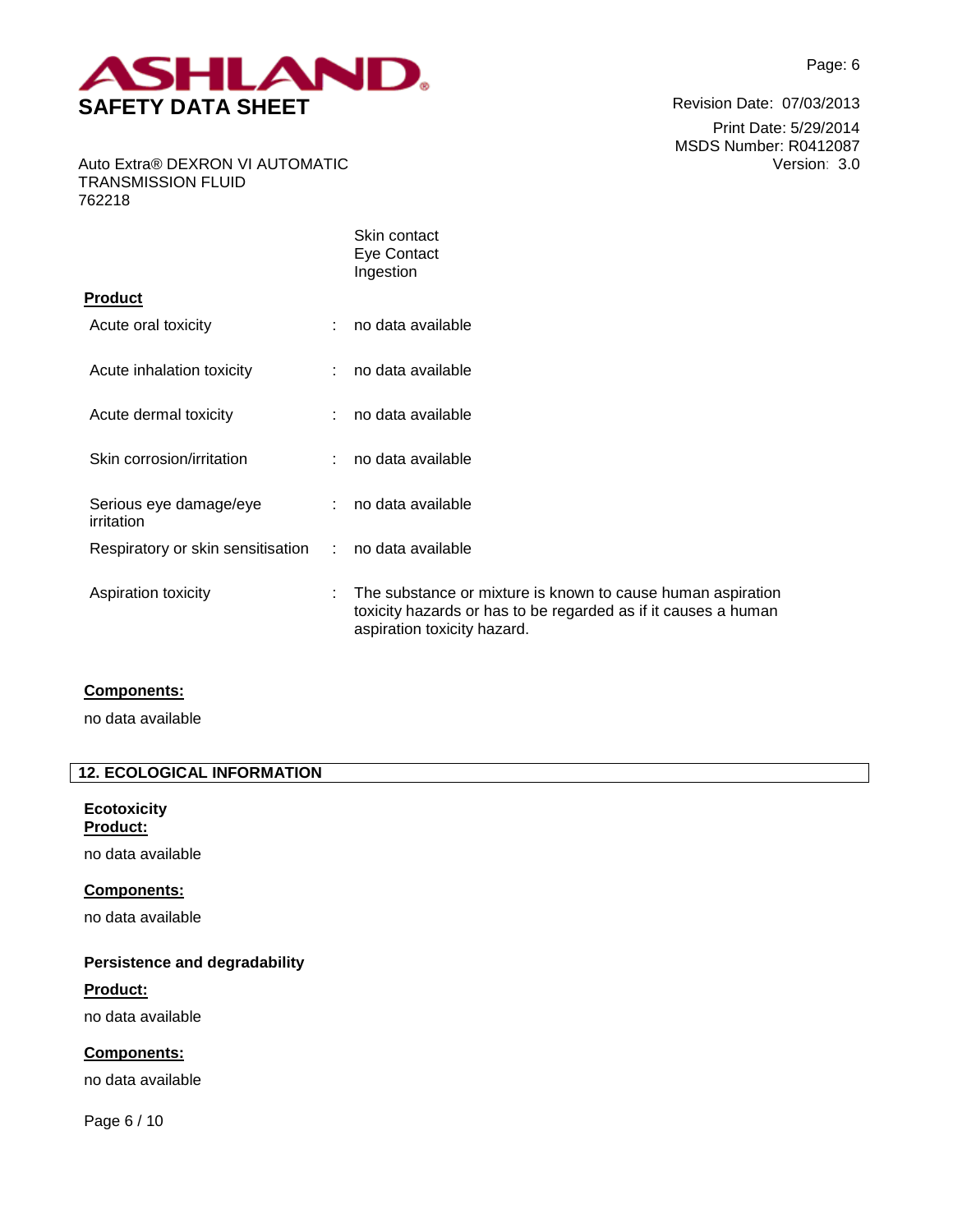

Print Date: 5/29/2014 MSDS Number: R0412087 Version: 3.0

Auto Extra® DEXRON VI AUTOMATIC TRANSMISSION FLUID 762218

# **Bioaccumulative potential**

### **Product:**

no data available

### **Components:**

no data available

## **Mobility in soil**

## **Product:**

no data available

## **Components:**

no data available

# **13. DISPOSAL CONSIDERATIONS**

# **Waste disposal methods**

Dispose of in accordance with all applicable local, state and federal regulations.

# **14. TRANSPORT INFORMATION**

# **REGULATION**

| <b>ID NUMBER</b>       | <b>PROPER SHIPPING NAME</b> | *HAZARD<br><b>CLASS</b> | <b>SUBSIDIARY</b><br>HAZARDS | <b>PACKING</b><br><b>GROUP</b> | <b>MARINE</b><br>POLLUTANT<br>TD. QTY. |
|------------------------|-----------------------------|-------------------------|------------------------------|--------------------------------|----------------------------------------|
| <b>U.S. DOT - ROAD</b> |                             |                         |                              |                                |                                        |

Not dangerous goods

## **U.S. DOT - RAIL**

Not dangerous goods

## **U.S. DOT - INLAND WATERWAYS**

Not dangerous goods

#### **TRANSPORT CANADA - ROAD**

Not dangerous goods

## **TRANSPORT CANADA - RAIL**

Not dangerous goods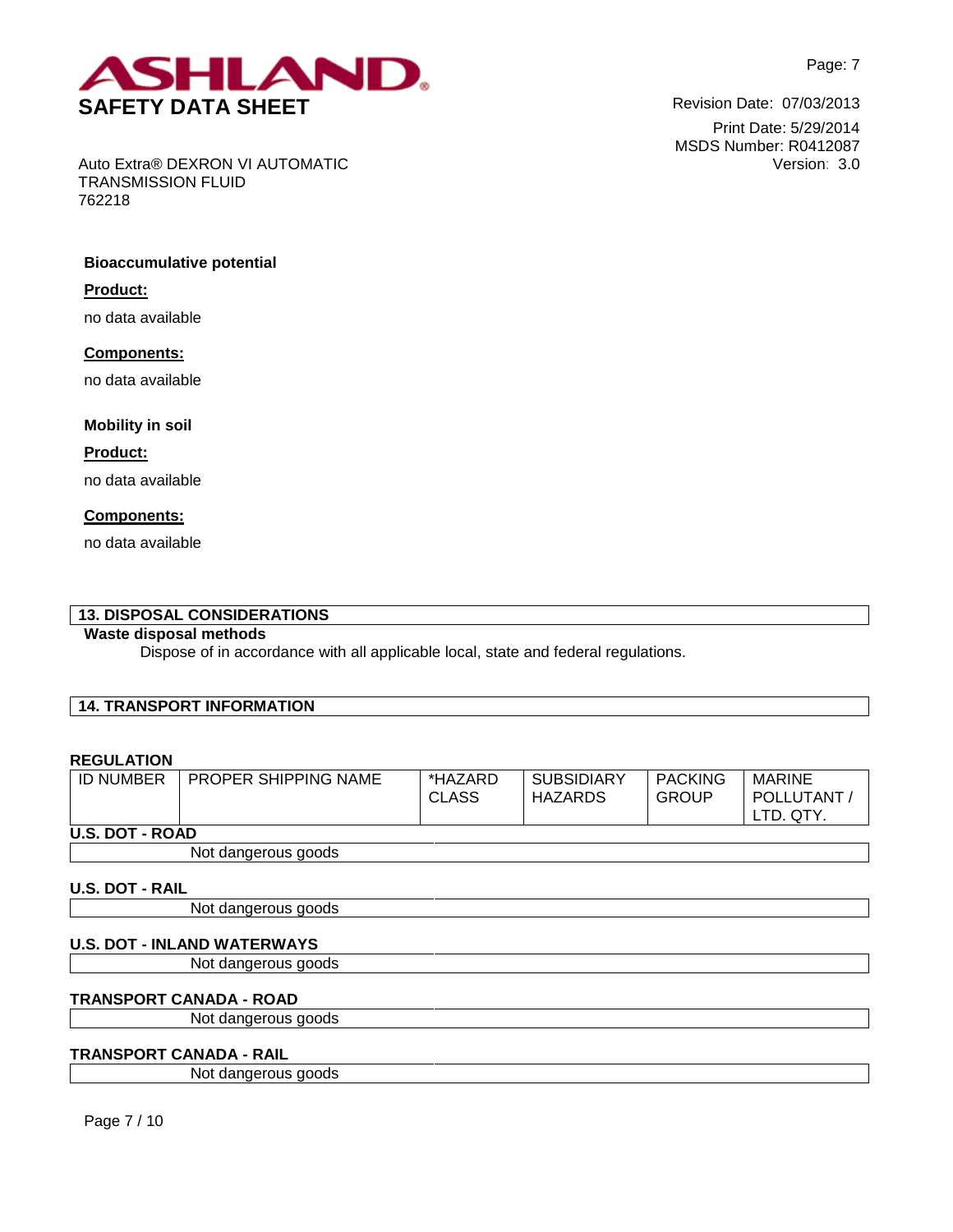

Print Date: 5/29/2014 MSDS Number: R0412087 Version: 3.0

Auto Extra® DEXRON VI AUTOMATIC TRANSMISSION FLUID 762218

**TRANSPORT CANADA - INLAND WATERWAYS**

Not dangerous goods

# **INTERNATIONAL MARITIME DANGEROUS GOODS**

Not dangerous goods

# **INTERNATIONAL AIR TRANSPORT ASSOCIATION - CARGO**

Not dangerous goods

# **INTERNATIONAL AIR TRANSPORT ASSOCIATION - PASSENGER**

Not dangerous goods

# **MEXICAN REGULATION FOR THE LAND TRANSPORT OF HAZARDOUS MATERIALS AND WASTES**

Not dangerous goods

**\*ORM = ORM-D, CBL = COMBUSTIBLE LIQUID**

Dangerous goods descriptions (if indicated above) may not reflect quantity, end-use or region-specific exceptions that can be applied. Consult shipping documents for descriptions that are specific to the shipment.

# **15. REGULATORY INFORMATION**

## **WHMIS Classification**

D2B Toxic Material Causing Other Toxic Effects



This product has been classified in accordance with the hazard criteria of the Controlled Products Regulations (CPR) and the MSDS contains all the information required by the CPR.

**Canadian National Pollutant Release Inventory (NPRI)**Canadian National Pollutant Release Inventory (NPRI): No component is listed on NPRI.

**Notification status**

| US. Toxic Substances Control Act                                 | y (positive listing) |
|------------------------------------------------------------------|----------------------|
| Canada. Canadian Environmental Protection Act (CEPA). Domestic   | y (positive listing) |
| Substances List (DSL). (Can. Gaz. Part II, Vol. 133)             |                      |
| Australia. Industrial Chemical (Notification and Assessment) Act | y (positive listing) |
| Japan. ENCS - Existing and New Chemical Substances Inventory     | n (Negative listing) |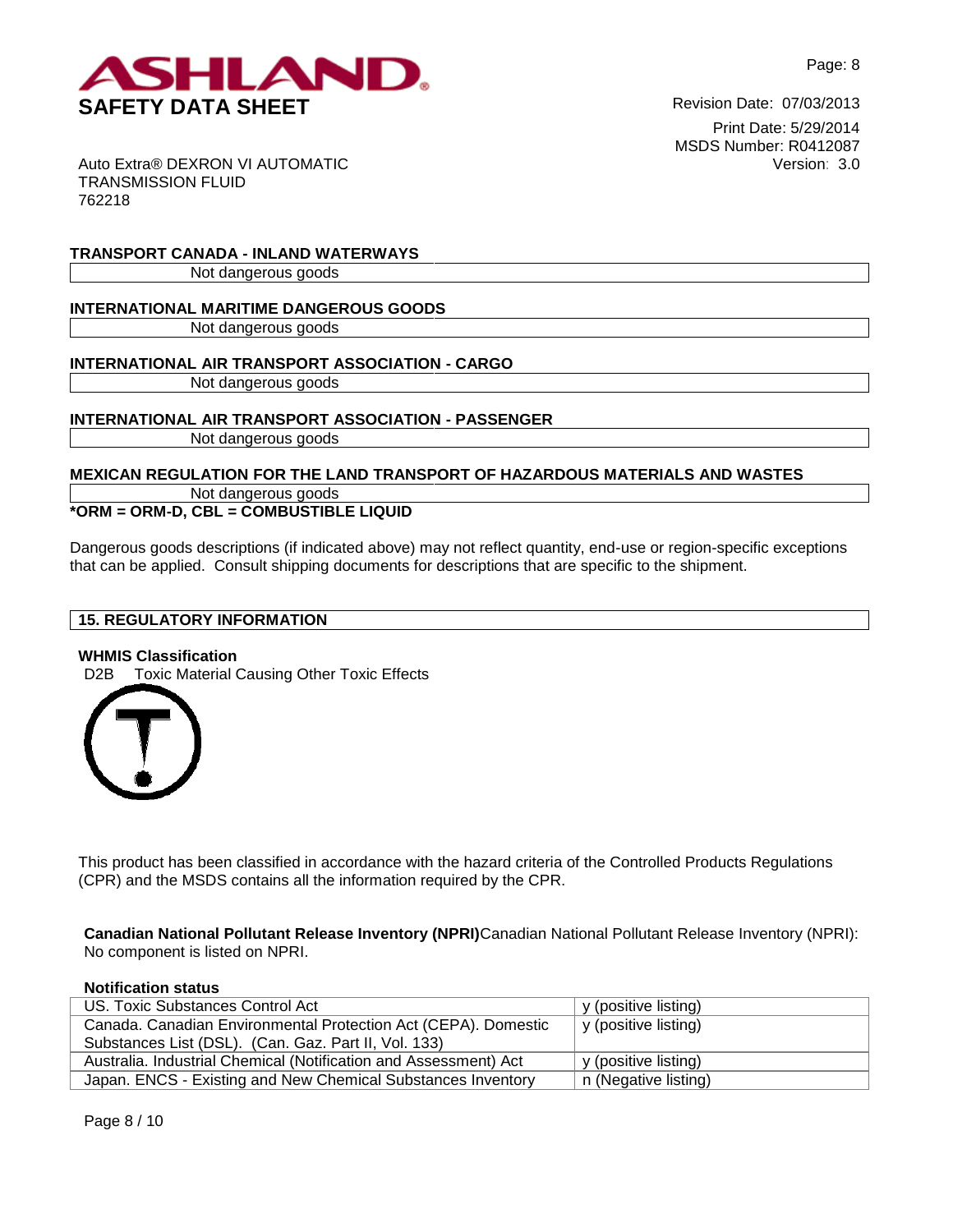

Print Date: 5/29/2014 MSDS Number: R0412087 Version: 3.0

Auto Extra® DEXRON VI AUTOMATIC TRANSMISSION FLUID 762218

| Korea. Toxic Chemical Control Law (TCCL) List               | y (positive listing) |
|-------------------------------------------------------------|----------------------|
|                                                             |                      |
| Philippines. The Toxic Substances and Hazardous and Nuclear | y (positive listing) |
| Waste Control Act                                           |                      |
| China. Inventory of Existing Chemical Substances            | y (positive listing) |

|                  | <b>HMIS</b> | <b>NFPA</b> |
|------------------|-------------|-------------|
| Health           |             |             |
| Flammability     |             |             |
| Physical hazards |             |             |
| Instability      |             |             |
| Specific Hazard  | $- -$       | $- -$       |

# **16. OTHER INFORMATION**

The information accumulated herein is believed to be accurate but is not warranted to be whether originating with the company or not. Recipients are advised to confirm in advance of need that the information is current, applicable, and suitable to their circumstances. This MSDS has been prepared by Ashland's Environmental Health and Safety Department (1-800-325-3751).

List of abbreviations and acronyms that could be, but not necessarily are, used in this safety data sheet : ACGIH : American Conference of Industrial Hygienists

BEI : Biological Exposure Index

CAS : Chemical Abstracts Service (Division of the American Chemical Society).

CMR : Carcinogenic, Mutagenic or Toxic for Reproduction

FG : Food grade

GHS : Globally Harmonized System of Classification and Labeling of Chemicals.

H-statement : Hazard Statement

IATA : International Air Transport Association.

IATA-DGR : Dangerous Goods Regulation by the "International Air Transport Association" (IATA).

ICAO : International Civil Aviation Organization

ICAO-TI (ICAO) : Technical Instructions by the "International Civil Aviation Organization"

IMDG : International Maritime Code for Dangerous Goods

ISO : International Organization for Standardization

logPow : octanol-water partition coefficient

LCxx : Lethal Concentration, for xx percent of test population

LDxx : Lethal Dose, for xx percent of test population.

ICxx : Inhibitory Concentration for xx of a substance

Ecxx : Effective Concentration of xx

N.O.S.: Not Otherwise Specified

OECD : Organization for Economic Co-operation and Development

OEL : Occupational Exposure Limit

P-Statement : Precautionary Statement

PBT : Persistent , Bioaccumulative and Toxic

PPE : Personal Protective Equipment

STEL : Short-term exposure limit

Page 9 / 10